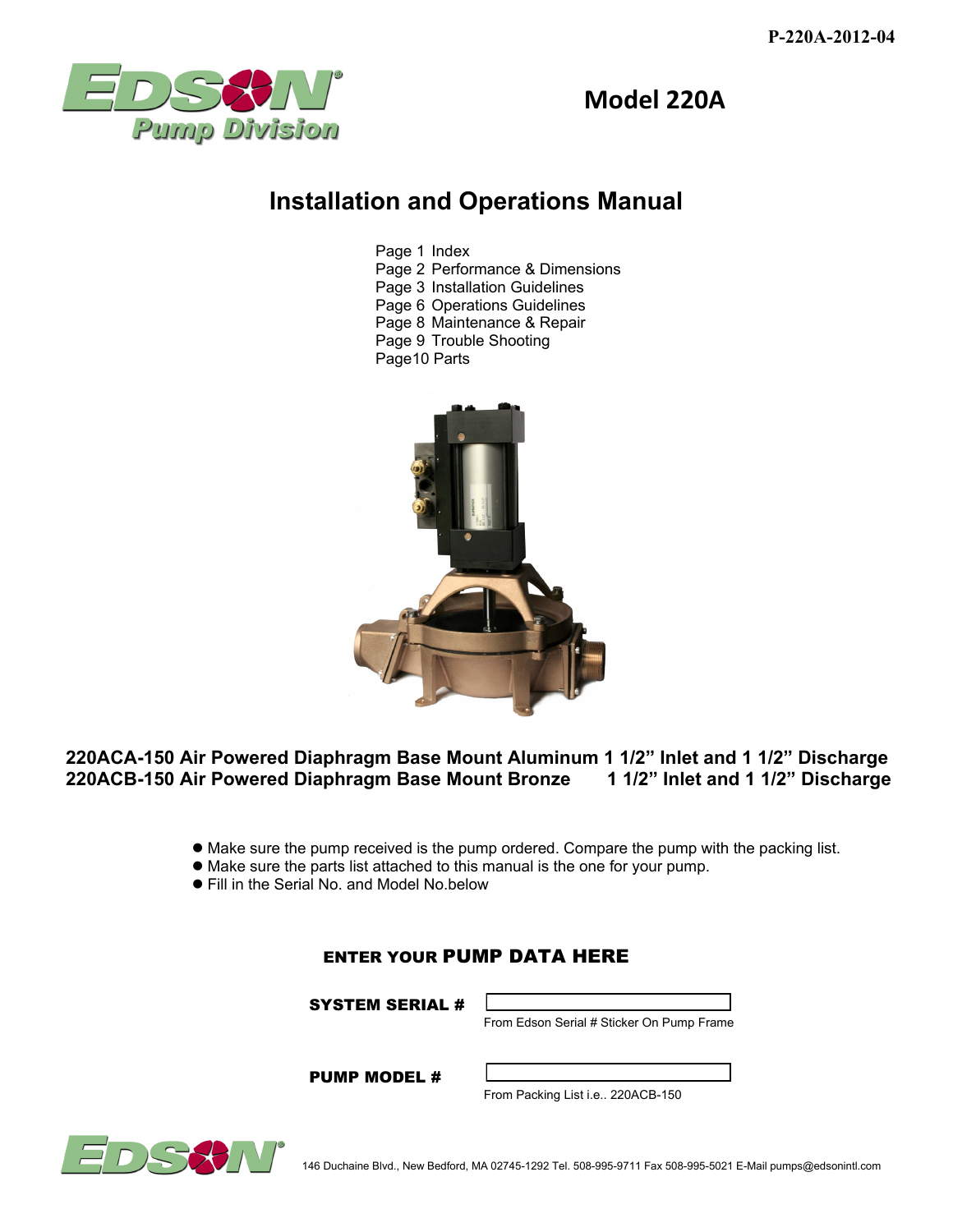### **Pump Performance Is Dependent On Cycle Rate of The Pump Air Cylinder & The Plumbing Head.**

- Volume is expressed in GPM (gallons per minute) and LPM (liters per minute)
- A Cycle Rate is one up and down stroke of the cylinder. Maximum cycles rate for this pump should not exceed 60 per minute. Over 60 cycles per minute the pump begins to cavitate.
- Head conditions are determined by the height, length and size of the installation plumbing connected to the inlet and discharge of the pump base.

### **General Performance Specifications:**

- Static Head: Suction 20 ft / 6.1m Discharge 18 ft / 5.47m (1 1/2" Hose or Pipe)
- Dry Suction Lift: 17 ft / 5.18m (1 1/2"ID Pipe or Hose)
- Continuous Duty Discharge Heads: Should be Limited to 10 ft. / 3m
- Performance: 20 GPM / 75.7LPM at 5 ft Suction Lift and 0 Discharge at 60 Cycles per Min. w/ 1 1/2" Pipe

#### **Volume Charts:**

 Use the following charts as guides to determine the performance volume at different cycle rates with the pump installed with a variety of suction and discharge plumbing conditions.

| AT 56<br>Cycles<br>Per Min. |                        | <b>DISCHARGE HEIGHT</b> |                       |                      |
|-----------------------------|------------------------|-------------------------|-----------------------|----------------------|
|                             |                        | $\Omega$                | 5 feet<br>1.5 meters  | 10 feet<br>3 meters  |
|                             | 1 foot<br>3 meters     | 18 qpm<br>68.4 lpm      | 17 qpm<br>64.6 lpm    | $17$ gpm<br>64.6 lpm |
| SUCT-ON<br><b>HELGHT</b>    | 5 feet<br>1.5 m eters  | 17.5 gpm<br>66.5 lpm    | $17$ qp m<br>64.6 lpm | $15.5$ gpm<br>59 lpm |
|                             | 10 feet<br>3 meters    | 16.5 gpm<br>62.7 lpm    | $15$ gpm<br>57 lpm    | 13.5 gpm<br>51.3 lpm |
|                             | 17 feet<br>4.2 m eters | 6 qpm<br>22.8 lpm       | 5 gp m<br>19 lpm      | 4 qpm<br>15.2 lpm    |

| AT 40<br>Cycles<br>Per Min.          |                        | <b>DISCHARGE HEIGHT</b> |                        |                       |
|--------------------------------------|------------------------|-------------------------|------------------------|-----------------------|
|                                      |                        | n                       | 5 feet<br>1.5 meters   | 10 feet<br>3 meters   |
| SUCTI                                | 1 foot<br>.3 meters    | $12.9$ gpm<br>49 lpm    | 12.1 gpm<br>46 lpm     | 12.1 gpm<br>46 lpm    |
| o<br>Ń<br>H<br>E<br>I<br>G<br>H<br>T | 5 feet<br>1.5 m eters  | $12.5$ gpm<br>47.5 lpm  | $12.1$ gpm<br>46 lpm   | 11 gpm<br>41.8 lpm    |
|                                      | 10 feet<br>3 meters    | $11.8$ gpm<br>44.8 lpm  | $10.7$ gpm<br>40.7 lpm | $9.6$ gpm<br>36.5 lpm |
|                                      | 17 feet<br>4.2 m eters | 5 qpm<br>19 lpm         | 4 gpm<br>15 lpm        | 3 qpm<br>11.5 lpm     |

| AT 30<br>Cycles<br>Per Min.     |                        | <b>DISCHARGE HEIGHT</b> |                      |                     |
|---------------------------------|------------------------|-------------------------|----------------------|---------------------|
|                                 |                        | $\Omega$                | 5 feet<br>1.5 meters | 10 feet<br>3 meters |
| s<br>U<br>c<br>T<br>Ŕ<br>HH-OH- | 1 foot<br>.3 meters    | 7 qpm<br>26.5 lpm       | 6 qpm<br>22.8 lpm    | 5 qp m<br>19 lpm    |
|                                 | 5 feet<br>1.5 m eters  | 6 qpm<br>22.8 lpm       | 5.5 gpm<br>21 lpm    | 5 gpm<br>19 lpm     |
|                                 | 10 feet<br>3 meters    | 5.5 gpm<br>21 lpm       | 5 gpm<br>19 lpm      | 5 gpm<br>19 lpm     |
|                                 | 17 feet<br>4.2 m eters | 5 qpm<br>19 lpm         | 4 qp m<br>15 lpm     | 3 qpm<br>11.5 lpm   |

| AT 20<br>Cycles<br>Per Min.        |                        | <b>DISCHARGE HEIGHT</b> |                       |                       |
|------------------------------------|------------------------|-------------------------|-----------------------|-----------------------|
|                                    |                        | 0                       | 5 feet<br>1.5 meters  | 10 feet<br>3 meters   |
| s<br>U                             | 1 foot<br>.3 meters    | $4.6$ gpm<br>17.5 lpm   | 4 qpm<br>15.2 lpm     | $3.3$ gpm<br>12.5 lpm |
| c<br>T<br>ួ<br>H<br>E<br>ー<br>ロロロエ | 5 feet<br>1.5 m eters  | 4 qpm<br>15.2 lpm       | $3.6$ gpm<br>13.7 lpm | $3.3$ gpm<br>12.5 lpm |
|                                    | 10 feet<br>3 meters    | $3.6$ gpm<br>13.7 lpm   | $3.3$ gpm<br>12.5 lpm | $3.3$ gpm<br>12.5 lpm |
|                                    | 17 feet<br>4.2 m eters | $3.3$ gpm<br>12.5 lpm   | $2.7$ gpm<br>10 lpm   | 2 qpm<br>7.6 lpm      |

| AT 36<br>Cycles<br>Per Min. |             | DISCHARGE HEIGHT |                      |                     |
|-----------------------------|-------------|------------------|----------------------|---------------------|
|                             |             | $\Omega$         | 5 feet<br>1.5 meters | 10 feet<br>3 meters |
| S<br>U<br>T                 | 1 foot      | $11.6$ gpm       | 10.9 gpm             | 10.9 gpm            |
|                             | .3 meters   | 44.1 lpm         | 41.4 lpm             | 41.4 lpm            |
| $\dot{\mathbf{o}}$          | 5 feet      | 11.3 gpm         | 10.9 gpm             | $10$ gp m           |
| N                           | 1.5 m eters | 42.9 lpm         | 41.4 lpm             | 38 lpm              |
| н                           | $10$ feet   | $10.6$ gpm       | $9.6$ gpm            | 8.7 gpm             |
| E                           | 3 meters    | 40.3 lpm         | 36.5 lpm             | 33.1 lpm            |
| G                           | 17 feet     | 5 gpm            | 4 gpm                | 3 qpm               |
| Ť                           | 4.2 m eters | 19 lpm           | 15 lpm               | 11.5 lpm            |

| AT 13<br>Cycles<br>Per Min.                         |                        | DISCHARGE HEIGHT     |                      |                      |
|-----------------------------------------------------|------------------------|----------------------|----------------------|----------------------|
|                                                     |                        | 0                    | 5 feet<br>1.5 meters | 10 feet<br>3 meters  |
| s<br>U<br>c<br>T<br>0<br>N<br>H<br>E<br> <br>유<br>T | 1 foot<br>.3 meters    | 3 gpm<br>11.4 lpm    | $2.6$ gpm<br>10 lpm  | $2.2$ gpm<br>8.4 lpm |
|                                                     | 5 feet<br>1.5 m eters  | $2.6$ gpm<br>10 lpm  | $2.4$ gpm<br>9.1 lpm | $2.6$ gpm<br>10 lpm  |
|                                                     | $10$ feet<br>3 meters  | $2.4$ gpm<br>9.1 lpm | $2.6$ gpm<br>10 lpm  | $2.6$ gpm<br>10 lpm  |
|                                                     | 17 feet<br>4.2 m eters | $2.6$ gpm<br>10 lpm  | $1.7$ gpm<br>6.5 lpm | $1.3$ gpm<br>4.9 lpm |

## **Dimensions**





146 DUCHAINE BLVD., NEW BEDFORD, MA. 02745-1292 TEL. 508-995-9711 FAX 508-995-5021 E-MAIL pumps@edsonintl.com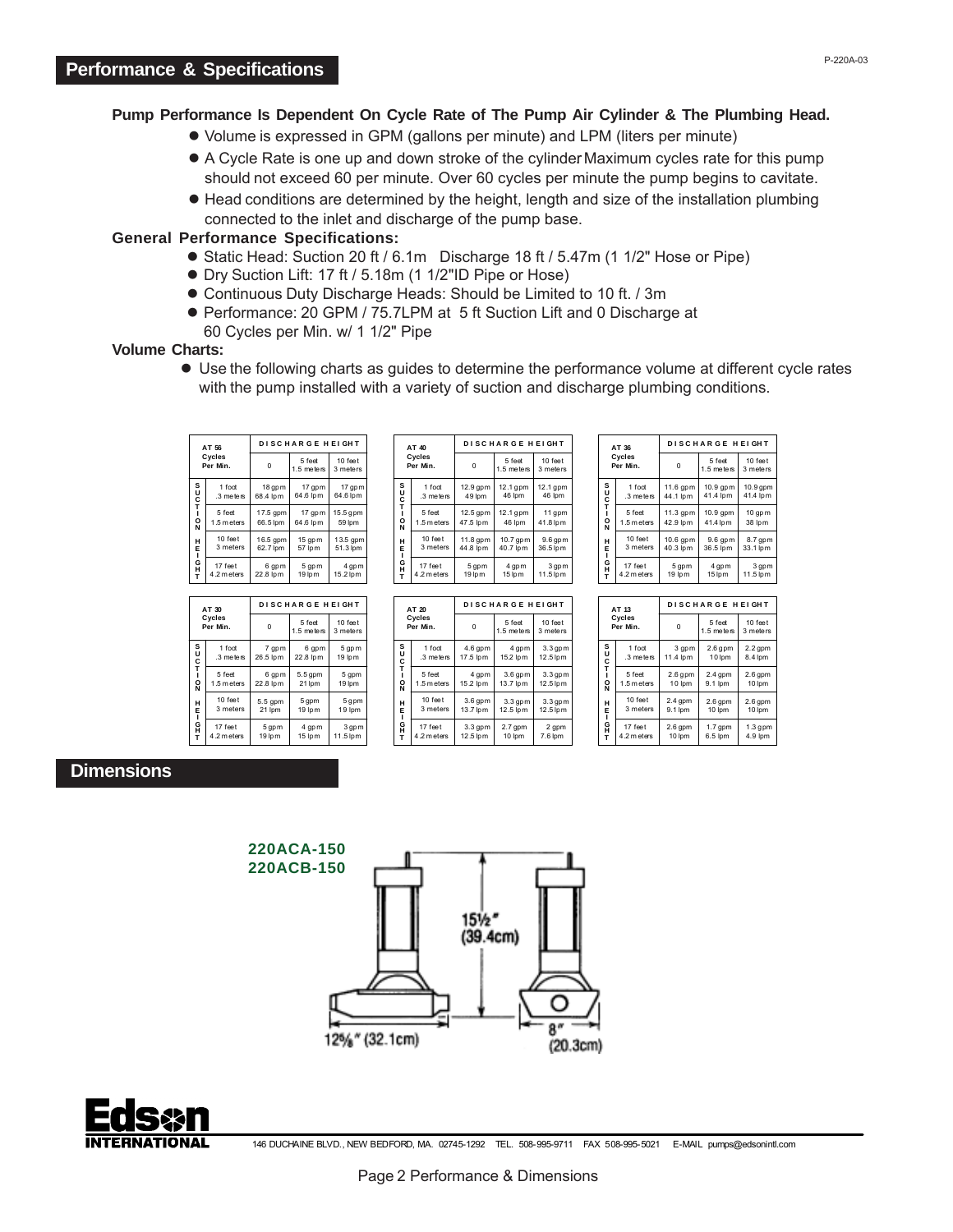## **Installation Guidelines**

 **Step 1 Check All Bolts** - Make sure that all bolts on the pump are tight. Tools: 2ea. 9/16", 1/2" and 7/16" Box Wrenches & 1 Allen Wrench.



**Step 2** Place Pump - The pump must be installed so that the flapper valves will open and close. The drawings below show how the pump can and can not be installed in relationship to its' horizontal and vertical axis.



Page 3 Installation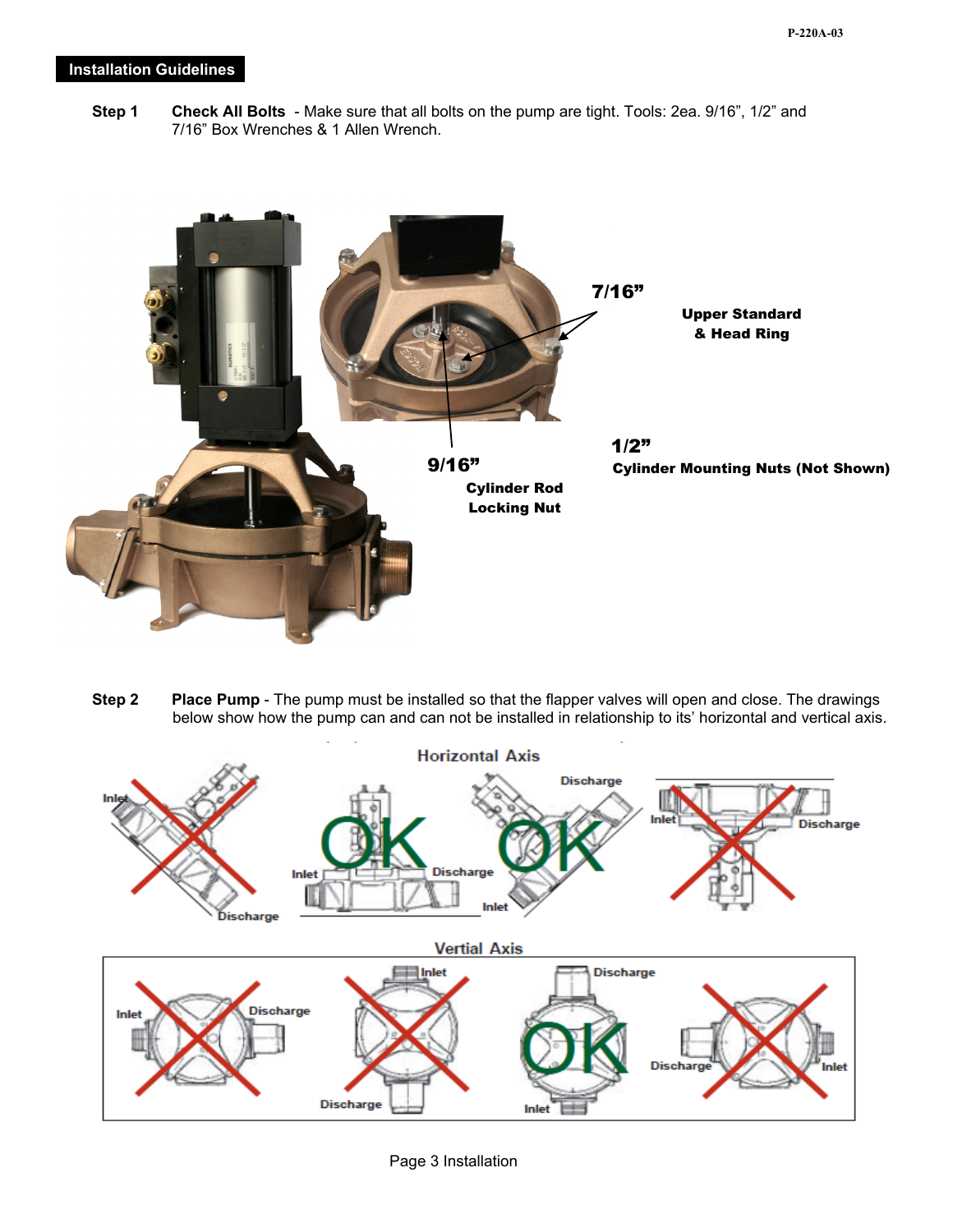- **Step 4 Connect The Air Line**  Air line should be at least 1/4" pipe or hose. It should deliver at least 8 ACFM and regulated between 85 and 95 psi. The air line is connected to the 3/8" FNPT located between the two exhaust regulator filters.
- **Step 5 Speed Control Muffler** The needle valve that is part of this exhaust $\AA^{\prime} \rightarrow \A^{\prime}$  is used to adjust the speed of the down stroke and up stroke of the cylinder. Using this adjustment the cycle rate of the pump was set to 60 cycles per minute

## **Important Air Pumps are factory set to 60 cycles per minute with the input air holding at 85 psi run pressure and no liquid being pumped.**



## **Important**

**Do not control pump cycle rate by increasing or decreasing air line pressure. Air line pressure should always be kept between 85 and 95 psi.** 

**Step 6** Practice Adjusting The Pump Cycle Rate - There are two ways to control the cycle rate. The first is by adjusting the needle valves of the Exhaust Regulator Filter. The second is by using an air flow control valve on the air line between the pressure regulator and the air cylinder. You can use either or a combination of both adjustments to set the pump performance you need once the plumbing is installed and liquid is being pumped.

- 1. Open the air line.
- 2. Set air line pressure to 90 psi.
- 3. Using a very small flat head screwdriver start closing (clockwise) the right hand solenoid needle valve. The down stroke of the air cylinder should start slowing down.
- 4. Now close the upper needle valve. The up stroke of the air cylinder should start to slow.
- 5. Now reset the cycle rate to 60 cycles per minute by opening each needle valve till you are getting one down stoke per second and you perceive that the timing on the up stroke and the down stroke is approximately the same. Use a watch with a sweep second hand to time the cycle rate.
- 6. Now open and close the air flow control valve if you want to use one and note the change in cylinder speed.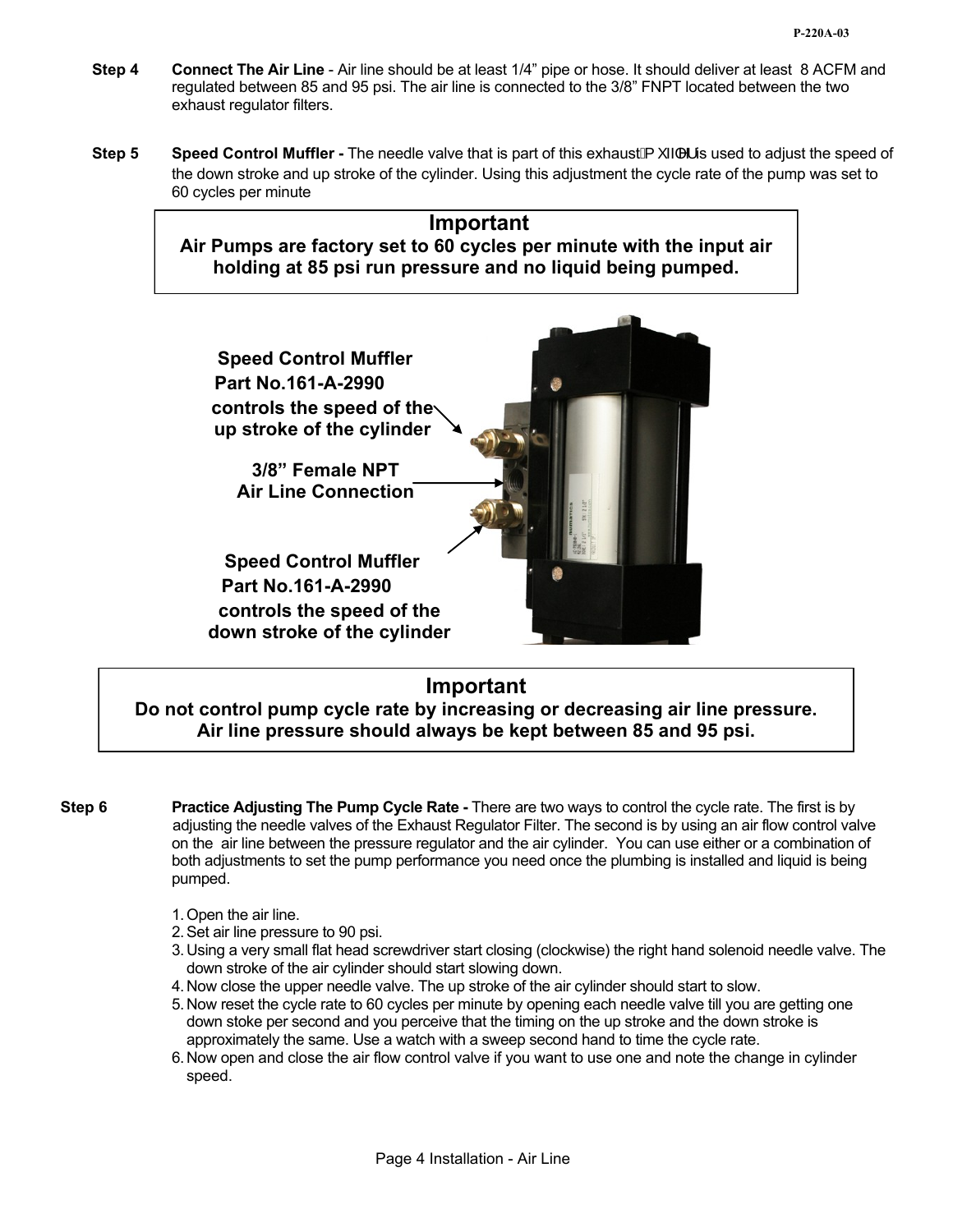- **Step 7 Install Plumbing -** Good pump performance requires plumbing to be installed properly for this pump.
	- $\bullet$  DO NOT INSTALL THE PUMP AND PLUMBING SO AIR WILL BE TRAPPED. BECAUSE trapped air can completely restrict the flow, or at the least require more work from the pump resulting in early diaphragm failure. Install pump and plumbing so any air introduced into the plumbing will not be trapped but flow naturally through liquid and out of the system.
	- **.** SHOULD NOT INSTALL PUMP WITH POSITIVE HEAD ON THE INLET - Under standard operating guidelines the pump should be above the liquid it is being used to transfer. BECAUSE of the flow through check valves, stopping the pump will not stop the liquid from flowing. Under the force of gravity liquid will pass right through a diaphragm pump. Also consider a diaphragm pump can not control a siphon condition. They are used many times to start one.
	- DISCHARGE FITTINGS, PIPE AND HOSE SHOULD ALL BE THE SAME SIZE AND NEVER BE SMALLER THAN THE INLET. BECAUSE a smaller discharge line increases work for the pump and increases the possibility of clogging.
	- USE ONLY LONG RADIUS ELBOWS. BECAUSE a they reduce back pressure and wear on the pump diaphragm. When pumping liquid with solids they help prevent clogs in the plumbing.









- **. INSURE ALL HOSE AND FITTINGS ARE AIR TIGHT** 
	- Because self priming performance depends on air tight suction line. It prevents leaks



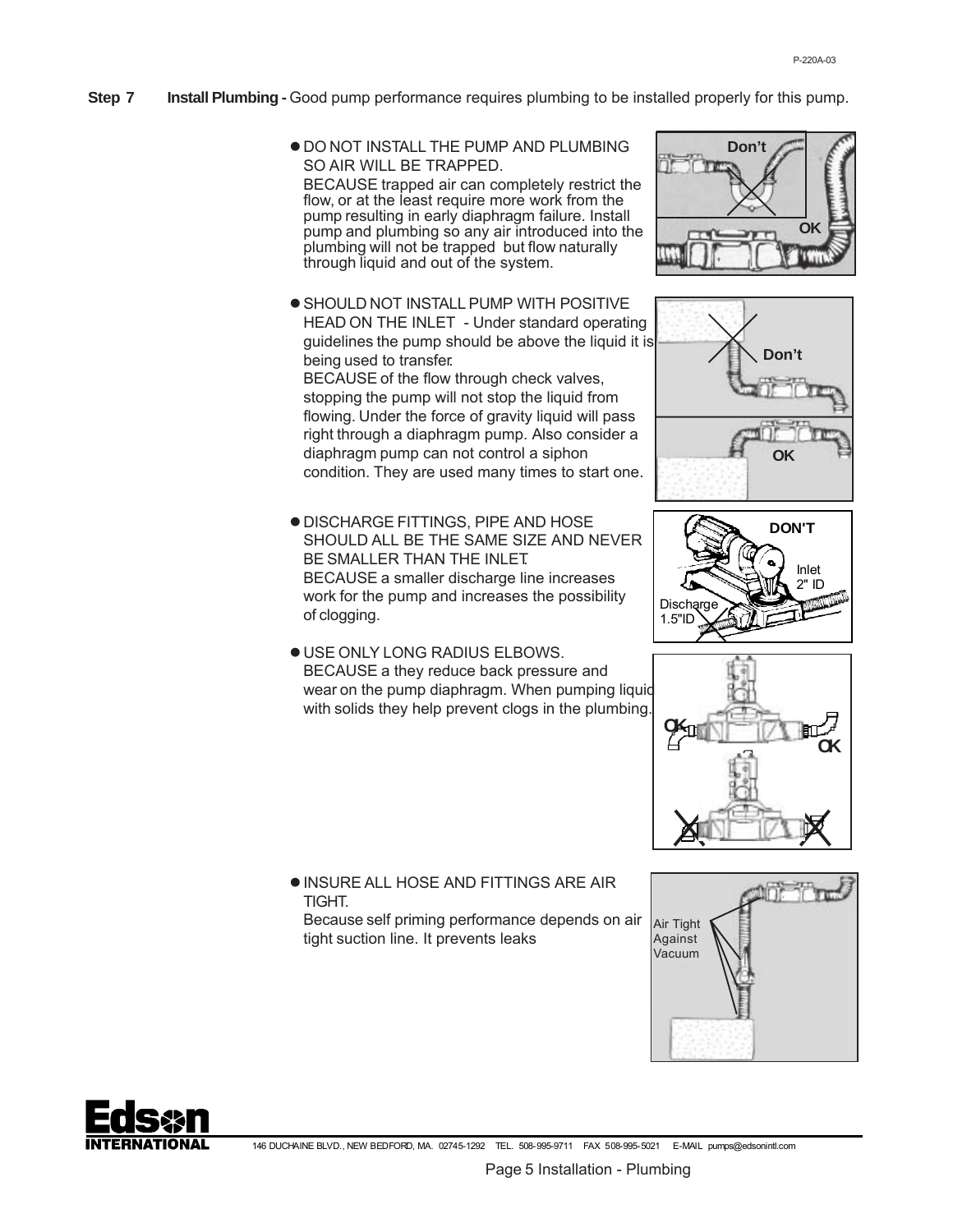## **Running The Pump Dry:**

This Pump will run dry indefinitely without damage.

### **Pumping Liquids with Suspended Solids:**

- KEEP SOLIDS IN SUSPENSION When the pump is used to pump solid matter such as sludge at the bottom of a tank, or to dredge out a section of a lagoon make, sure the solids have enough liquid mixed in to allow it to flow Raking or stirring while the pump is pumping will keep solids in suspension. Rule of thumb in pumping viscous liquids or combinations of liquids with solids, "If It Will Not Flow Through A Line Under Gravity The Pump Will Most Likely Not Pump It."
- FLAPPER CHECK VALVES AND SOLIDS Solids trapped under the check valves will prevent self priming. This is likely to occure when the pump is used in sewage or sump pump out applications . Flushing with water will generally clear out the solid matter Installing secondary clear flapper check valves right at the inlet and discharge will improve the dry suction start performance of the pump and make clearing the valves easy. Order Edson Clear Check Valves 69CL-150 (1.5").
- PUMPING AT THE PROPER SPEED When pumping liquid with solids the speed may be too slow to keep the solids and the liquid combined. The solids will stop moving and begin to clog the line. Pumping at a faster rate or decreasing the hose size to increase velocity may be the solution. Check With Edson Customer Service.
- USING A STRAINER ON THE INLET If the solids are too large they will block the inlet or get stuck in the suction line. The end a suction hose can become attached to a flat surface cutting off all flow. Using an Edson strainer will prevent these conditions. Order an Edson Shatterproof Bronze Strainer 111BR - 150
- USING A DISCHARGE LOOP For sewage and sump applications when the discharge drains naturally down and away from the pump, installing an 8" to 10" positive loop right on the discharge port will improve the self priming feature. When you stop pumping the loop traps some liquid against the discharge valve improving the seal.









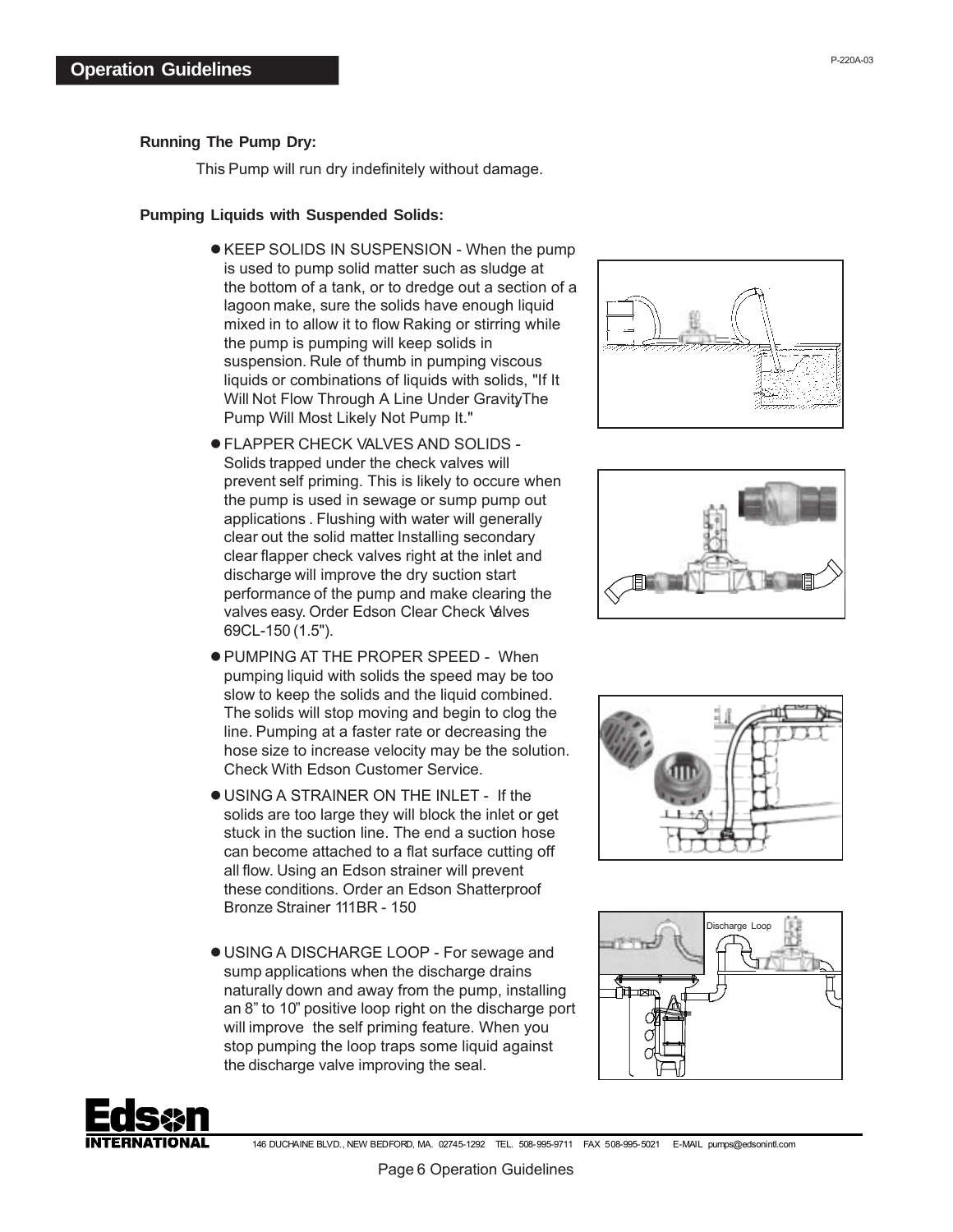#### **How The Pump Works**

- The air cylinder housing raises and lowers the diaphragm.
- Raising the diaphragm creates a vacuum.
- The vacuum forces the discharge valve assembly closed.
- Atmospheric pressure pushes liquid and/or air up the inlet plumbing to fill the vacuum.
- When the diaphragm is driven down the air and liquid under the diaphragm is compressed closing the inlet check valve and forcing the air and liquid out the discharge.
- The closing of the inlet valve assembly also prevents the liquid and air trapped in the inlet line from dropping back down (to atmosphere).

| <b>Suction Stroke</b>                                                                 | <b>Discharge Stroke</b>                                         |
|---------------------------------------------------------------------------------------|-----------------------------------------------------------------|
| Inlet Valve Assembly:                                                                 | Discharge Valve Assembly:                                       |
| opens into the pump<br>Discharge Valve Assembly:                                      | opens away from the pump<br>Inlet Valve Assembly:               |
| closes and seals on the valve<br>seat that is part of the pump $\mathbb{P}^{\square}$ | closes and seals on the valve<br>seat that is part of the inlet |
| base under the discharge                                                              | chamber.                                                        |
| chamber.                                                                              |                                                                 |
|                                                                                       |                                                                 |

#### **Pump Performance Tests:**

- **Volume Test** - **Tests overall performance of the pump installation.**
	- 1. Use a container with a known capacity of at least 2 gallons.
		- 2.Empty the container using the suction side of the pump or fill it from the discharge. When using the fill test make sure the pump is fully primed before filling the container. 3.Use a watch to record the time it takes. Repeat the test at least twice.
		- 4.Establish GPM rate. Example 1: It took 10 seconds to fill a 5 gallon containerThe GPM rate is 30 Gallons Per Minute.(60 seconds divided by 10 seconds times 5 gal.) Example 2: It took 10 seconds to empty a 2 gallon container. The GPM rate is 12 Gallons Per Minute.(60 seconds divided by 10 seconds times 2 gal.)
		- 5.Record the cycle speed of the pump. Know the head conditions of your test and compare the results of your test with the volume of the appropriate of lume Chart on page 2. Every installation is different so use the charts as a guideline.
		- 6.Example 1: The "fill test" at 30 GPM. The diaphragm is going up and down at 56 cycles per minute. The pump is approximately 6 ft. above the liquid. I disconnected the installation discharge line and replaced it with a 3 ft. length of 2 hose so I could do the fill test. Using the 56 cycle per minute Volume Chart from page 2, I know that at a suction height of 5 ft. and a discharge height of between 0 and 5 ft. I should get approximately 30 GPM. The installation is performing within the guidelines.
		- 6.Example 2: The "empty test" at 12 GPM. The diaphragm is going up and down at 30 cycles per minute. The pump was approximately 5 ft. above the 2 gal. container and the discharge line goes up  $4$  ft. From the 30 cycle per minute Vulume Chart on page 2, I know that with a suction height of 5 ft. and a discharge height of 0 to 5 ft. I should get approximately 17 GPM. The installation is performing below the guidelines. See the Trouble Shooting section of this manual.
	- **Vacuum Gauge Test Tests the performance of the discharge valve and valve seat.** 1.Attach a 5' length of non-collapsing hose or pipe with a vacuum gauge installed to the inlet of the pump. Make sure the line is completely sealed and air tight. 2.Turn on the pump and let it run till the gauge stabilizes. Record the reading. 3.Turn off the pump and watch the gauge.
		- 4. If the discharge is working properly the gauge should build and hold at 1'0 12"hg. Do not be concerned if the vacuum pressure slowly returns to 0 within a minute or so.
		- 5. If you do not get any vacuum reading or if the gauge does not get to 1'0 g and drops off to 0 as soon as the pump stops, do the same thing again. Listen for air being sucked in around the diaphragm. If you hear air movement, inspect for loose bolts or worn diaphragm. If you hear no air movement, remove the discharge chamber and inspect the valve assembly and valve seat. Clean or replace the valve and clean or resurface the valve seat as appropriate. See Maintenance/Valve Assemblies

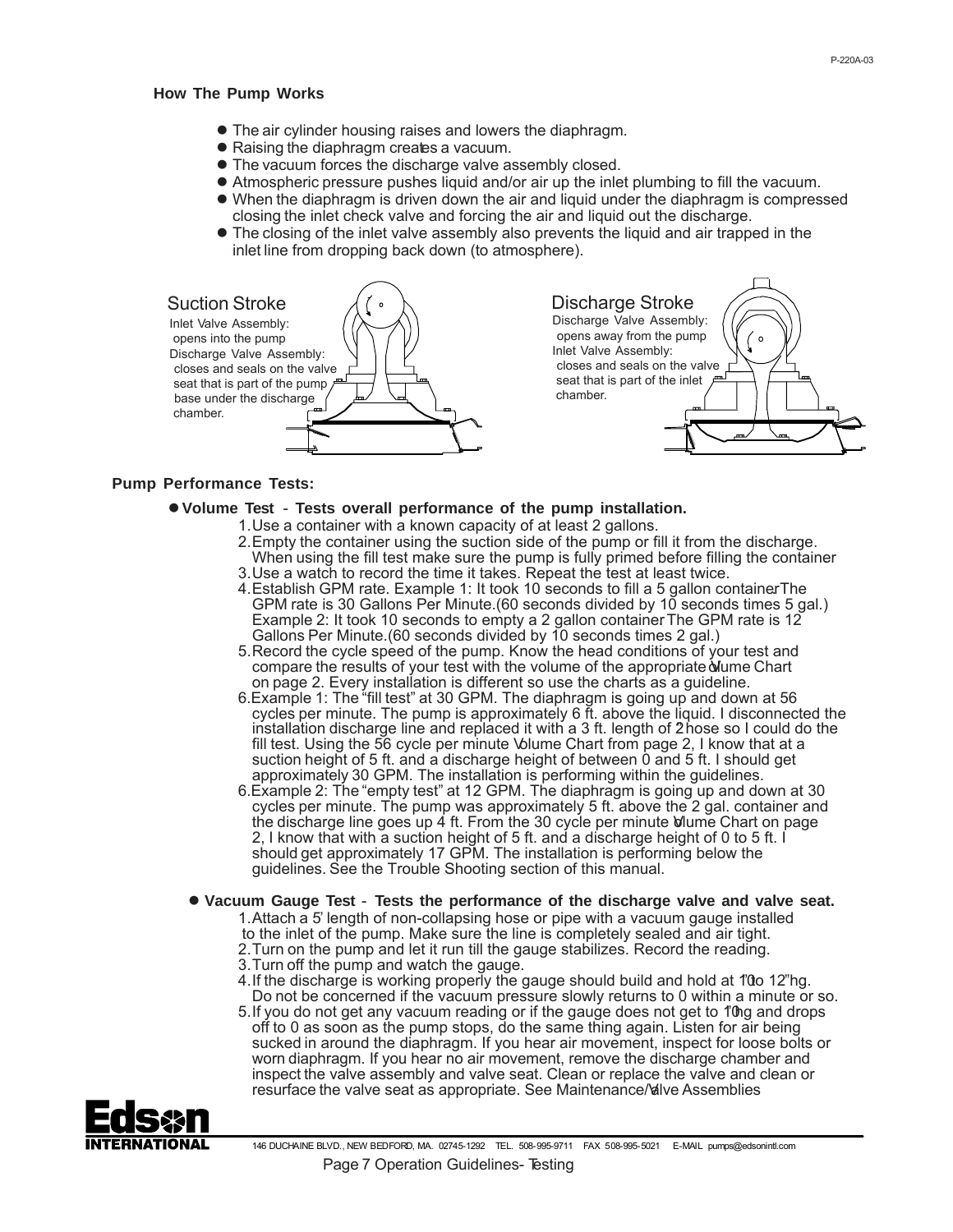- **Pressure Gauge Test Tests the performance of the suction valve and valve seat.**
	- 1.Attach a 5' length of non-collapsing hose or pipe with a 0 to 15 psi gauge installed to the outlet of the pump. Make sure the line is completely sealed and air tight.
	- 2.Turn on the pump and let it run till the gauge stabilizes. Record the reading.
	- 3.If the suction valve is working properly the gage should build and pulse at 6 to 7 psi. and when the pump is stopped the pressure may hold or slowly returns to 0.
	- 4.If you do not get any pressure reading or if the gauge does not get to 4 psi and drops off to 0 as soon as the pump stops, clean or replace the suction valve and clean or resurface the valve seat as appropriate. See Maintenance/Valve Assemblies
- **Manual Test Testing the pump valves and valve seats without the use of a gauge.**
	- 1.Remove all fittings from the inlet and discharge of the pump.
	- 2.Turn on the pump.
	- 3. Put your hand over the inlet. If the discharge valve is working properly you should feel a very strong pulsing suction. The pulsing coincides with the raising and lowering fthe diaphragm. If you do not feel any suction, do the same thing again and listen for air being sucked in around the diaphragm. If you hear air movement, inspect for loose bolts or worn diaphragm. If you hear no air movement, remove the discharge
	- chamber and inspect the valve assembly and valve seat. Clean or replace the valve and clean or resurface the valve seat as appropriate.
	- 4. Press your hand over the discharge. If the inlet valve is sealing properly he pressure of the pump down stroke should push your hand away! It does not and the air is forced out the inlet remove the inlet chamber and inspect the valve assembly and valve seat. Clean or replace the valve and clean or resurface the valve seat as appropriate. See Maintenance/Valve Assemblies

## **Maintenance**

**Diaphragm & Check Valves:** Over time these parts wear and need to be replacement. The ability to easily and quickly replace these inexpensive parts is one of the major advantages of an Edson diaphragm pumps. Edson has packaged these parts as Spares Kits. See the parts list for the order #s.

- Change the diaphragm as required.
- $\bullet$  Inspection and testing on a regular basis is recommended. For continuous duty application, inspect the pump daily until a life pattern is established.
- Look for leaks, cracks or splits on the surface of the diaphragm.
- Life expectancy is directly related to head conditions, run time and diaphragm material. The higher the suction and discharge pressures the shorter the life.













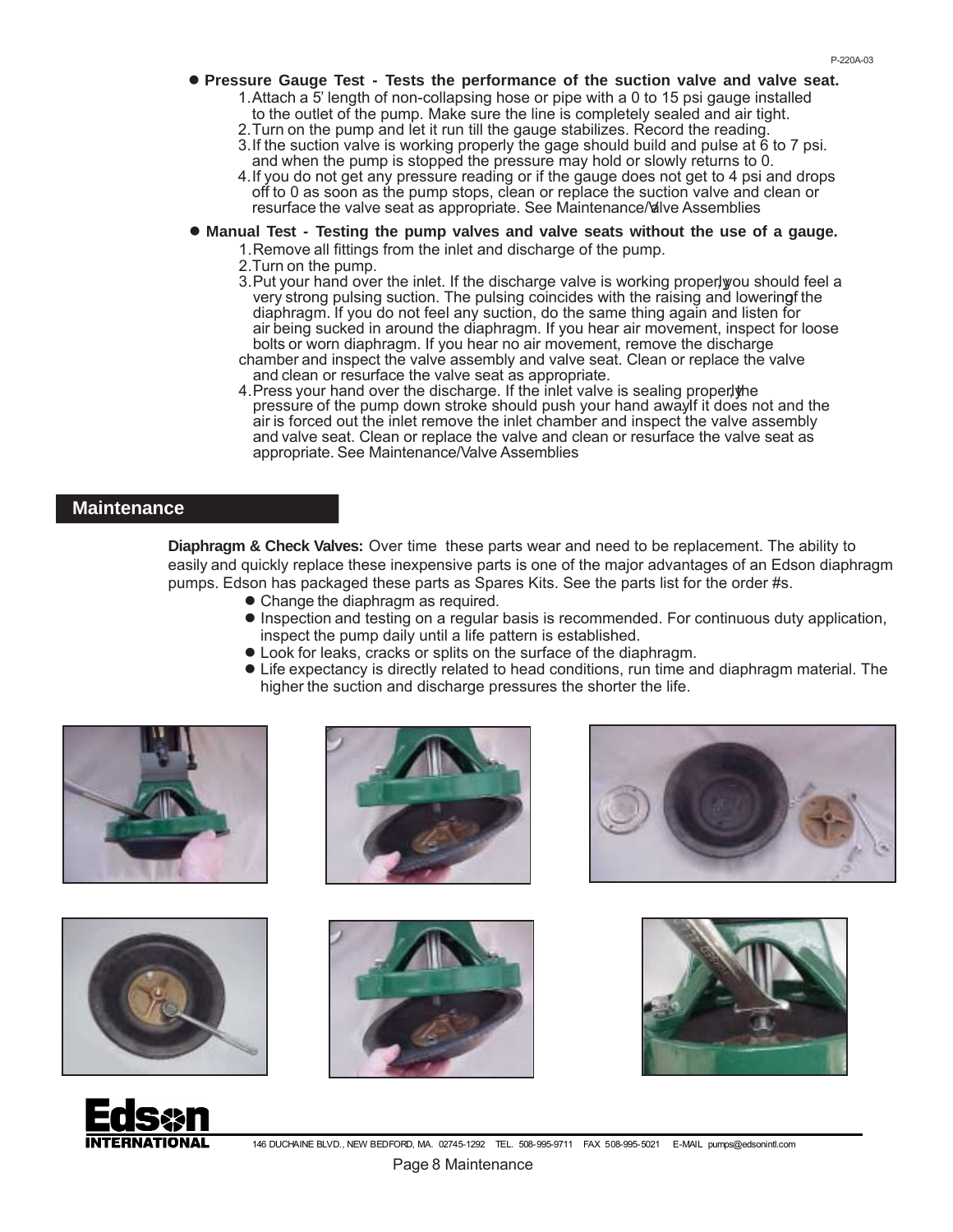- **Valve Assemblies & The Valve Seats:** The sealing of the flapper valves are what makes the diaphragm pump work. If the valves are not sealing properly the pump will not be performing to full potential or may not be pumping at all. The valves tend to last longer than the diaphragm. When you change the diaphragm inspect the valves for cracks and delamination and the valve seats for pitting and any build up that will prevent the valve rubber from sealing effectivel vesting the pump is the best way to evaluate performance. P-220A-03
	- Change the valve assemblies as required.
	- $\bullet$  Inspection and testing on a regular bases is recommended. For continuous duty application, inspect the pump daily until a life pattern is established. See Pump Performance Tests .
	-













 **Trouble Shooting**

The Edson Air Powered Diaphragm Pump is very simple and problems are usually isolated to the following components:

- $\bullet$  **Suction and Discharge Plumbing**
	- $\bullet$ **The Diaphragm and Valves**
	- Possible Causes  $\bullet$ **The Air Cylinder**

1.Problem Pump is running, liquid is not moving.

2.Problem Air Cylinder is not going

up and down.

a. Suction line is blocked. b. Suction line has air leak between liquid and inlet of the pump.

c. Discharge and/or suction valves are not working.

d. Diaphragm has a leak.

e. Discharge or suction line is to high.

- Possible Causes
- a. Air pressure is low. b. Discharge or suction line is blocked.
- c. Air cylinder is malfunctioning.

### Action

If the cause is not obvious, isolate the source. Disconnect the inlet and discharge plumbing from the pump and perform the Manual *Test*. If the cause is not in the pump check for a block or an air leak in the suction line. Suction air leaks can be cumulative and can be as simple as one or two fittings not being sealed properly Review Plumbing

### Action

If the cause is not obvious, isolate the source. Check air line for pressue and flow If ok, disconnect the inlet and discharge plumbing from the pump and restart the pump. If pump cycles without the plumbing connected, there could be a clog in the lines. The back pressure caused by a complete blockage in the inlet and discharge line will stop the pump. If the pump cylinder still does not cycle then the problem is in the air cylinder. See air cylinder section.



146 DUCHAINE BLVD., NEW BEDFORD, MA. 02745-1292 TEL. 508-995-9711 FAX 508-995-5021 E-MAIL pumps@edsonintl.com Page 9 Maintenance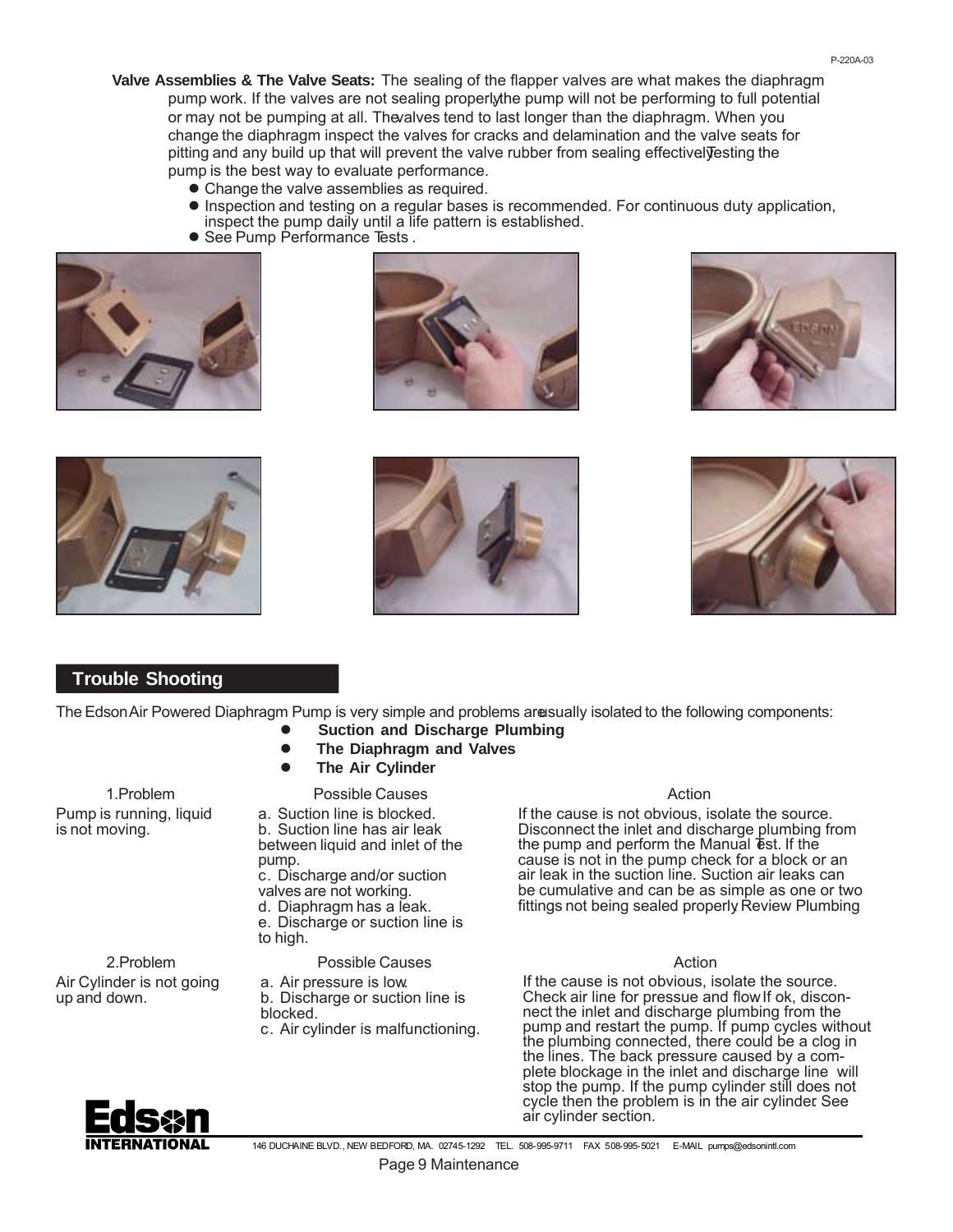3.Problem Diaphragm is wearing out much earlier than expected.

#### Possible Causes

- a. Liquid being pumped is not compatible with the diaphragm material.
- b. Discharge and/or suction back pressure too high.

#### Action

Consult a chemical resistance chart. If material being pumped is compatable with the diaphragm being used, review the pump performance specifications and installation guidelines in respect to the installation. Diaghragm life will be reduced with the increase in discharge and suction head. Expected diaphragm life is different based on the material and style of the diaphragm used. Call Edson Customer Service for details.

#### Action

Speeding up the pump will help increase the velocity. Using a strainer can reduce the size and percent of solids. Diluting the slurry by increasing the amount of liquid or by increasing the agitation of the mix may solve the problem.





## 4.Problem

Pump base and/or lines keep filling with solids

Possible Causes a. Line velocity is too slow to

- keep the solids in suspen sion.
- b. The percent of solids is too high.

### **Parts 220ACB-150**